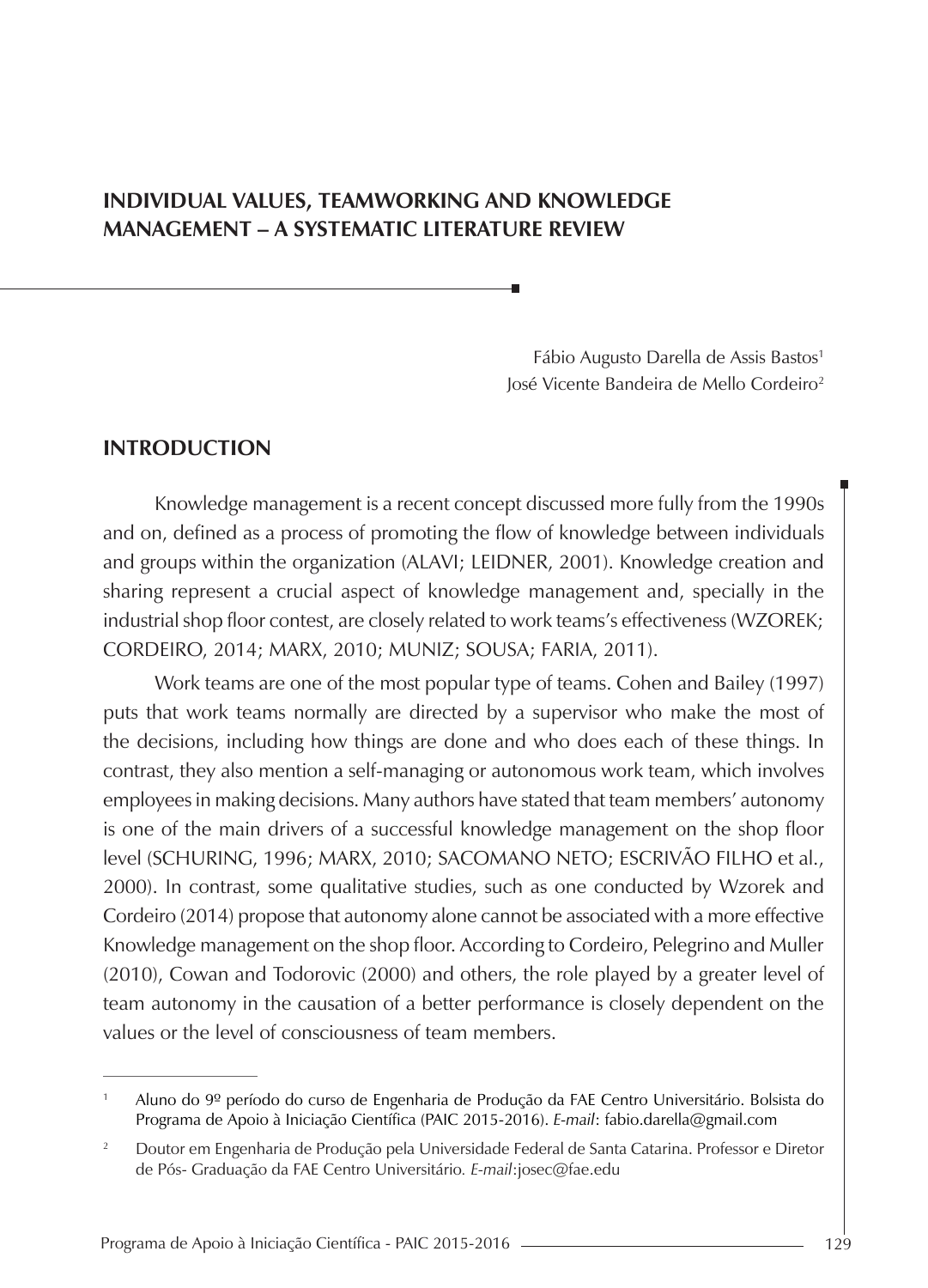Values reflect individuals' views on what is most important in life that in turn guides behavior (HINES, 2011). Such a definition is really close to that of worldviews or level of consciousness provided by Cowan and Todorovic (2000).

Considering the interplay of the three above mentioned variables (knowledge management, teamwork and human vaues), these research main purpose can be summarized by the following question: How does human values, teamworking and knowledge management interrelate with each other on the industrial shop floor?

### **1 METHOD**

In terms of its objectives, this is a descriptive research, for it is focused on identify and present the already developed research on the above-mentioned fields. However, it also presents some features of an explanatory research for it aims to provide a categorization of these studies and how they interrelate with each other. The reason a systematic literature review was chosen is due to its strategic and rigorous manner of conducting the literature review, which allows one to identify gaps in the theory, which can be explored later on (COOK; MULROW; HAYNES, 1997).

Grounded theory was used to develop the open, axial and selective codings (data analysis). Open coding is the process of reading papers and summarizing their characteristics in terms of method, objectives and findings, creating very narrow and specifically defined categories and allocating papers to them. The axial coding correlates and identifies relationships among the open codes, consolidating them into more broad and useful categories. Finally, the selective coding process rescues the research question in order to develop core categories and compare them with the research's initial aims, figuring out literature gaps (DROHOMERETSKI et al., 2015; CHO; LEE, 2014).

The research was divided into eight main phases, according to FIG. 1:





SOURCE: The authors (2016)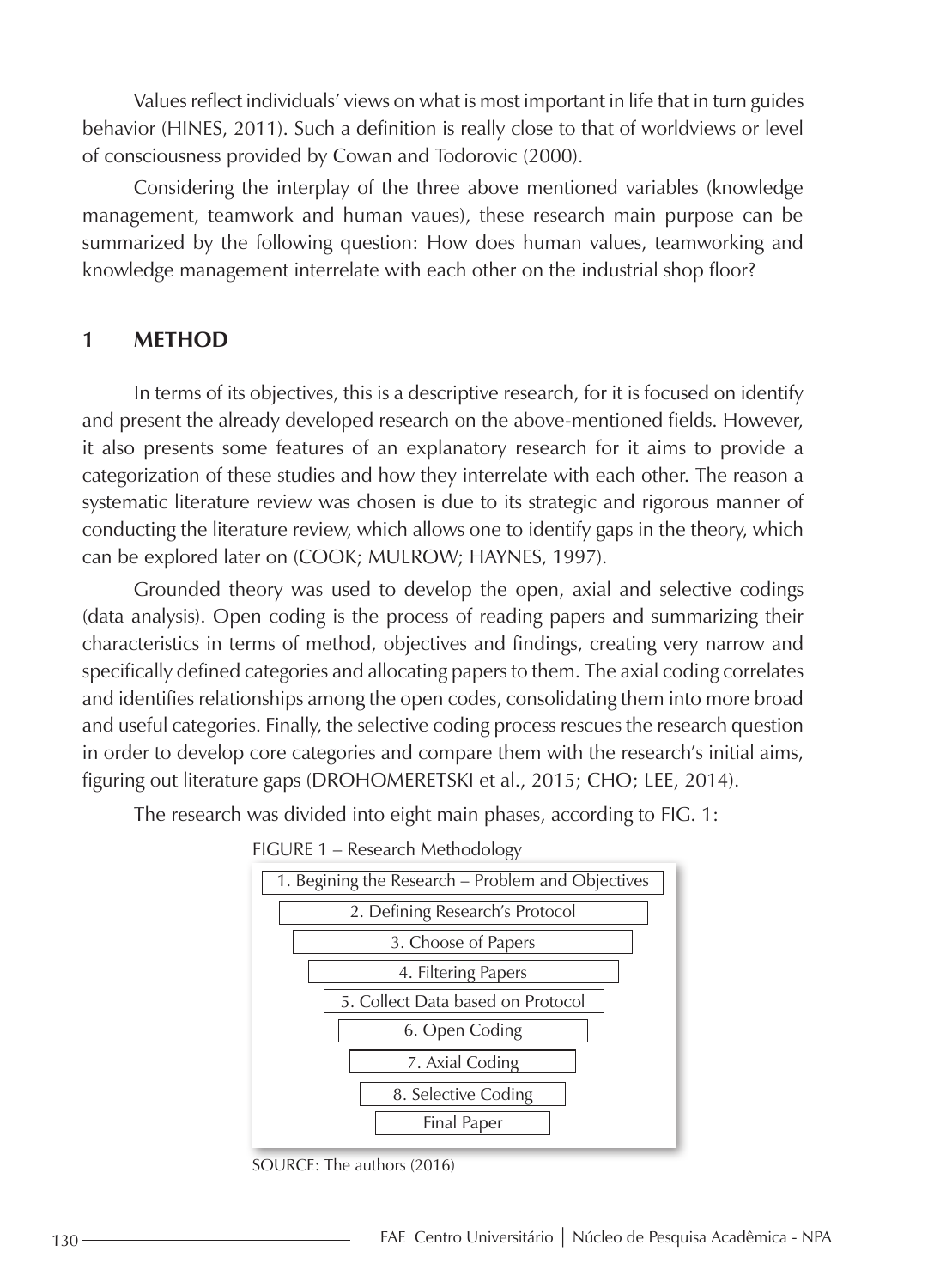To initiate the papers search on CAPES database, the authors decided to use all available journals from all available databases. By accessing CAPES via PUC-PR, these were the databases available: Scopus (Elsevier); OneFile (GALE); MEDLINE/PubMed (NLM); Science Citation Index Expanded (Web of Science); ProQuest Advanced Technologies & Aerospace Collection; Social Sciences Citation Index (Web of Science); Technology Research Database; SciVerse ScienceDirect (Elsevier); Materials Research Database; Wiley Online Library; ASSIA: Applied Social Science Index and Abstracts; Engineering Research Database; Materials Business File; Advanced Technologies Database with Aerospace; Emerald Journals (Emerald Group Publishing); Mechanical & Transportation Engineering Abstracts; Computer and Information Systems Abstracts; ERIC (U.S. Dept. of Education); Civil Engineering Abstracts; ANTE: Abstracts in New Technology & Engineering. The paper search focused on the period comprehended from 2000 to 2015.

The three variables focused by the research (Knowledge Management, Teamworking and Human Values) were deployed into the following keywords (using the string code cited before): Knowledge Management; Knowledge Sharing; Knowledge Management on the shop floor; High-involvement Innovation; Teamworking; Team work; Semiautonomous Groups; autonomous groups; Levels of Consciousness; Levels of Human Development; Worldviews; Values.

At the beginning of the search process, all possible filters (period, language, and article) were used to refine journals findings, focusing exactly in the research questions. For example, in the search for "autonomous teams", the category "Robotics" was disabled, because this issue wasn't related to the research questions presented in the study. This sort of action diminished the numbers of papers found from (approximately) 312.000 to 10.000 papers, considering all those three main subjects: Knowledge Management, Teamworking and Human Values on the shop floor.

Using these criteria, the authors evaluated titles and abstracts in order to make sure they were related to research objectives, which limited the search further to 131 publications. This process was performed in two subsequent steps: i) discarding papers which focus was different from Business companies with an industrial context and those which conclusions couldn't be at least extrapolated to the shop floor context; ii) Discarding those papers that didn't explore the relationship between the variable under study and at least one of the other two variables. Exhibit 1 the amount papers per year.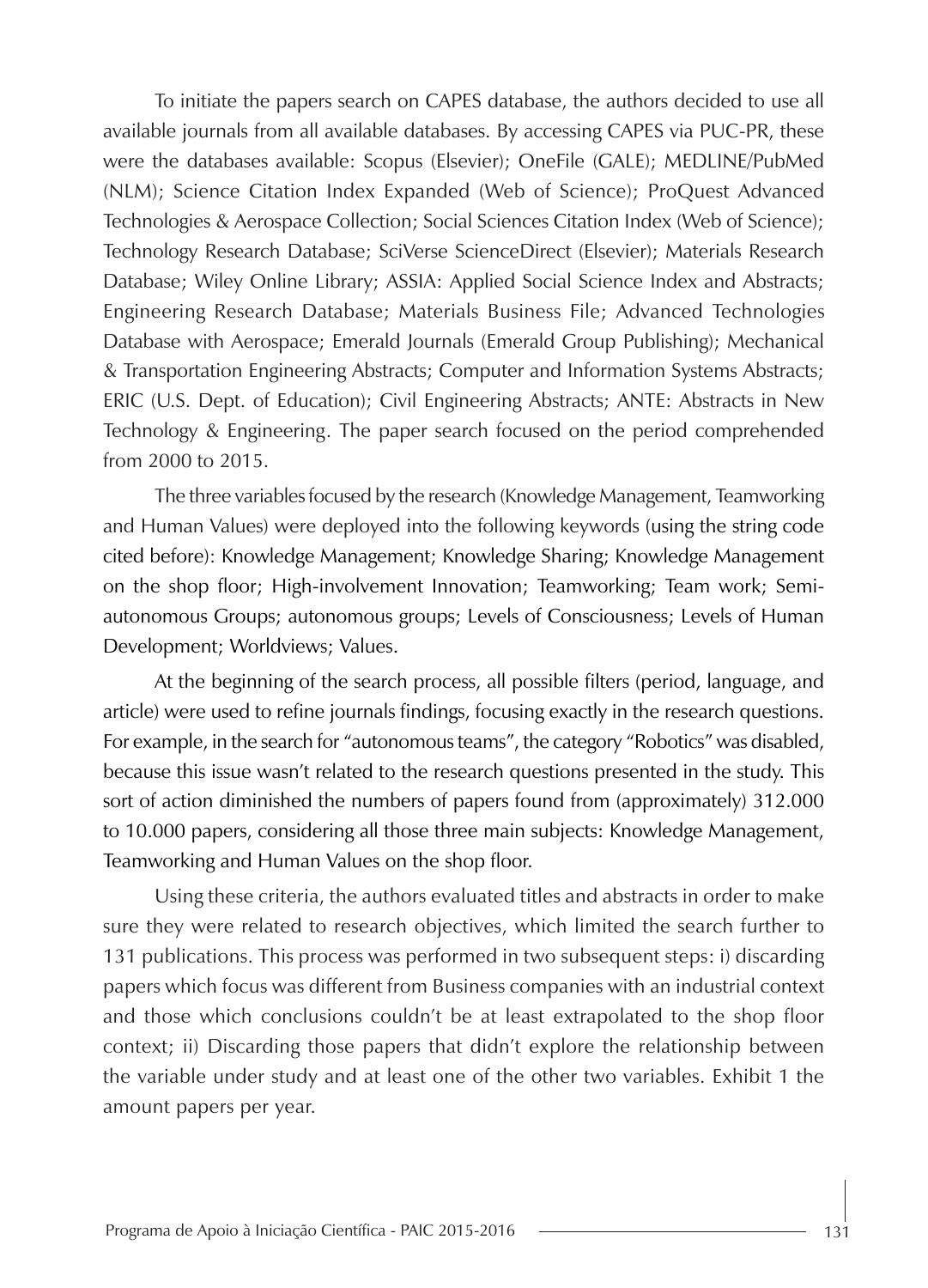EXHIBIT 1 – Publications Per Year



SOURCE: The authors (2016)

### **2 FINDINGS AND DISCUSSION**

With all papers collected and divided into folders, the open coding was developed. Seventeen different open codes were identified for the variable Knowledge Management, varying from "How humans values affect knowledge management and organizational performance" to "How knowledge management affects team performance". All papers found in the search conducted with the keywords for the 'Knowledge Management' variable were allocated to one of these categories. The papers found in the search with one of the keywords for the variable 'Teamworking' originated fourteen different open codes. Finally, the paapers found in the search with one of the keywords for the variable "Human Values" were divided into five different categories.

The axial categorization was performed aggregating the categories of the open coding into more broad categories related to the aim of the study. As an instance, for the variable "Knowledge Management" five different open codes (all of them focusing performance related issues within the Knowledge Management context) were agregated into just one axial category named "Performance". "Performance", "Human Values", "Organizational Design", and "Teamworking" were the main axial categories on which papers focusing primarily on Knowledge Management were divided into. In a similar fashion, papers focusing mainly on Teamworking were divided into five axial categories: "Performance",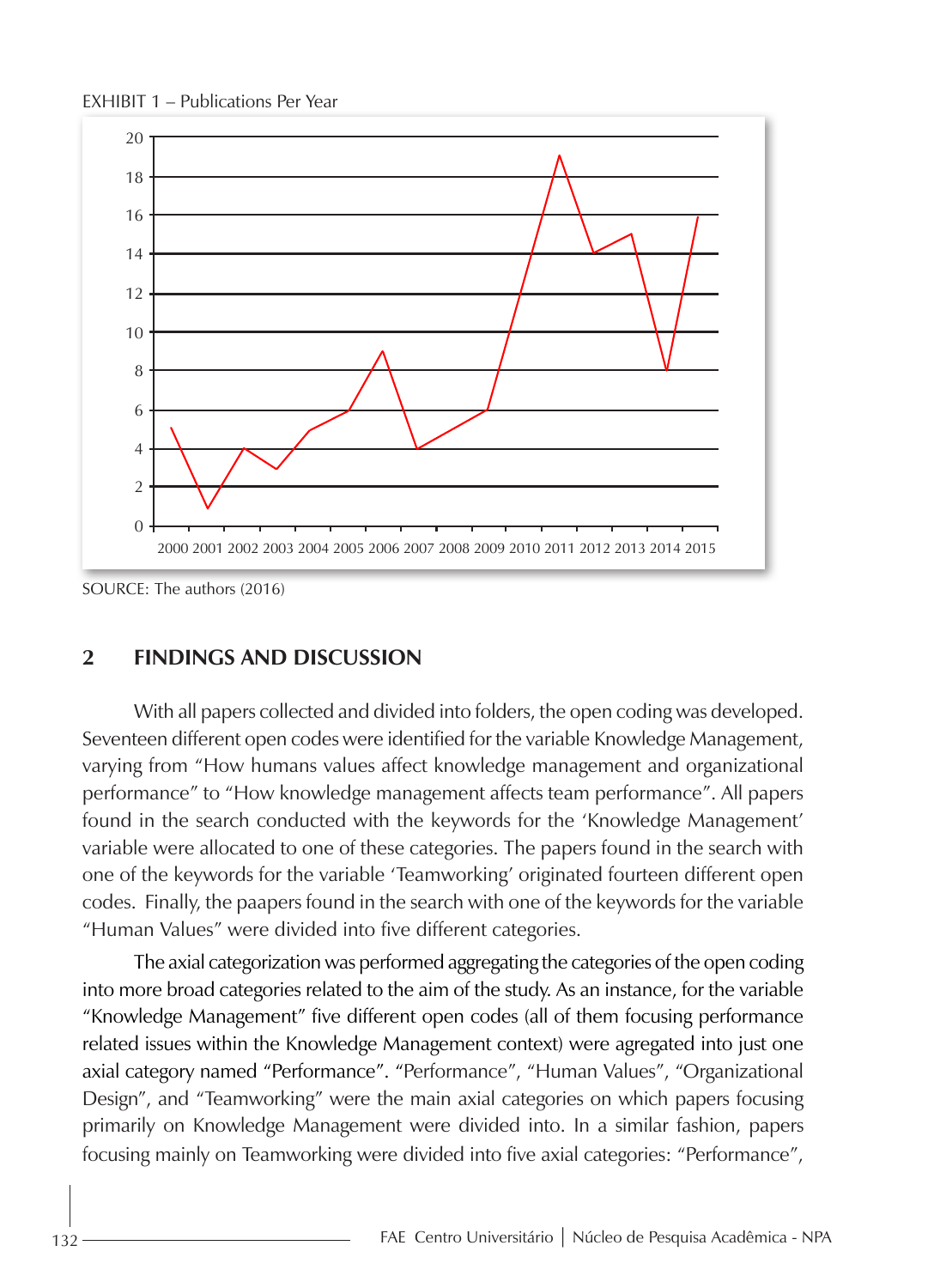"Knowledge Management", "Organizational Design", "Autonomy and Human Values". Finally, papers focusing primarily on Human Values were divided into only three axial categories: "Organization Design", "Knowledge Management and Performance" and "Teamworking" (the axial coding process can be seen in Exhibit 2).

After the conclusion of the axial coding for each one of the three variables, each group of axial categories (related to one of the variables) was cross-checked with the other two groups in order to identify possible redundancies. In this process, three sets of redundant categories were identified, for in each of them the same interplay of variables were under investigation. For example, one of the three axial categories for the variable "Teamworking" was "Human Values", which included all papers focused on the impact of human values in teamworking effectiveness. Besides, one of the five axial categories for the variable "Human Values" was "Teamworking", including all papers aiming to investigate how teamworking relates to human values. So, these two categories were fused into just one, presented as one of the nine areas of research (shown in Exhibit 3).

The Exhibit 2 present the three axial categories put together to form a whole regarding the interrelations of the three variables. This process was performed to assure that the main objective of this research, i.e., to identify the influence of the values of team members on their teams' performance in terms of knowledge sharing and creation was accomplished (or not) by one or more of the selected articles.

In all three categorizations, the focus was to identify papers which investigate how human values impact on teamworking design and management in order to maximize knowledge creation in the shop floor. Therefore, this was the selective coding defined for all three coding processes conducted.



EXHIBIT 2 – Axial Categorization – Interrelations between the three variables

SOURCE: The authors (2016)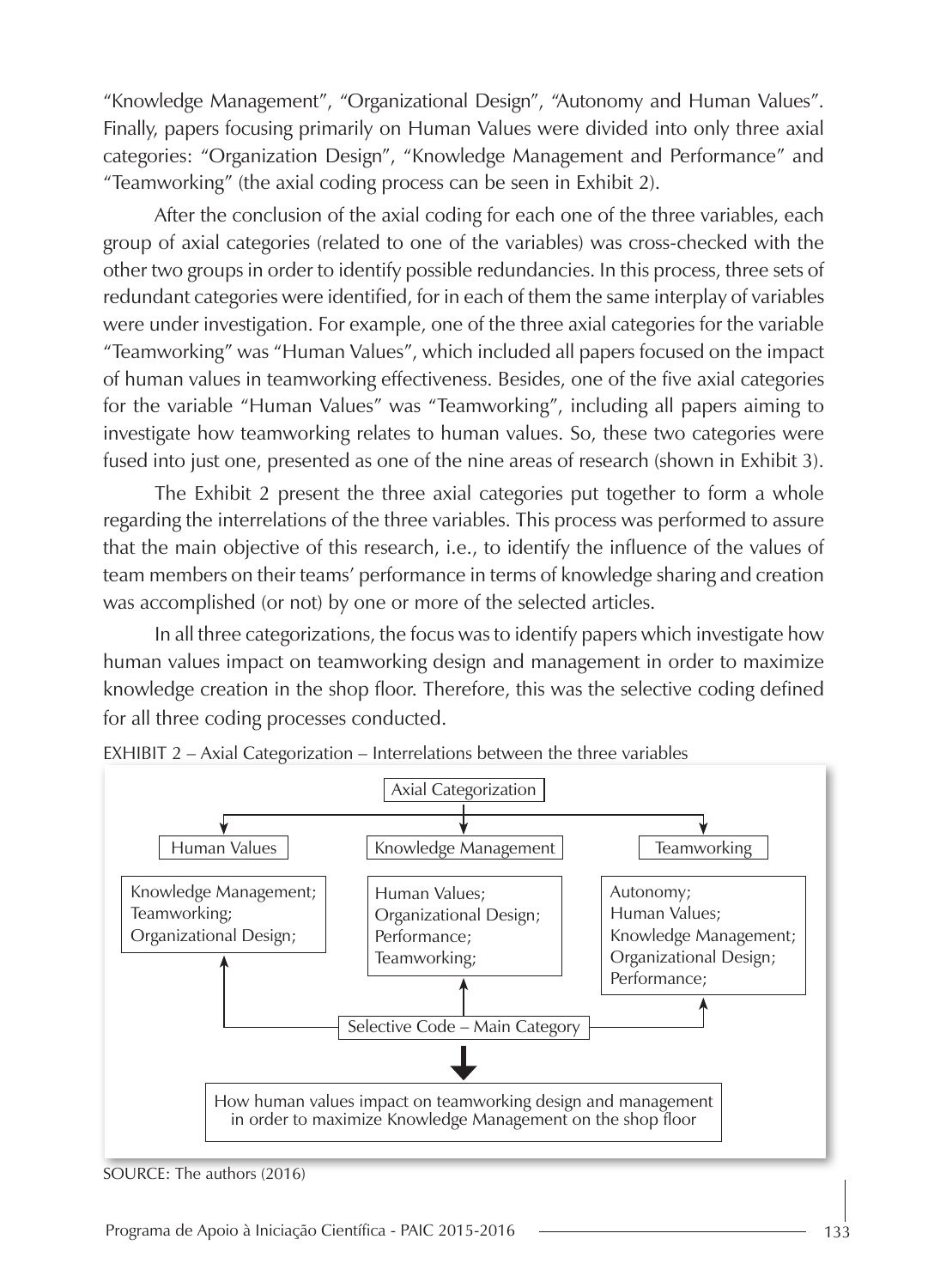Considering the crossed aspects of the Axial Coding performed, it was possible to define nine main areas of research in the interplay of the three variables. These areas are shown in Exhibit 4.

| Areas of Research                                 | Main Subjects Investigated                                                                                                                                                                                                                   |
|---------------------------------------------------|----------------------------------------------------------------------------------------------------------------------------------------------------------------------------------------------------------------------------------------------|
| Human Values vs. Knowl-<br>edge Management        | Investigate how Human Values affects Knowledge Manage-<br>ment sharing and creation.                                                                                                                                                         |
| Human Values vs. Team-<br>working                 | Focus on the role played by human values and culture on<br>teams' effectiveness.                                                                                                                                                             |
| Human Values vs. Organi-<br>zational Design       | Investigate the interplay of the two variables, focusing on both<br>how organizational design effectiveness is affected by human<br>values and culture and how organizational design can change<br>human values.                             |
| Knowledge Management<br>vs. Organizational Design | Focus on types of Organizational Designs that enable a better<br>Knowledge sharing and creation                                                                                                                                              |
| Knowledge Management<br>vs. Performance           | Focus on both how knowledge management initiatives enhan-<br>ces organizational performance and how to measure Knowled-<br>ge Management performance.                                                                                        |
| Knowledge Management<br>vs. Teamworking           | Explore how Knowledge Management is affected by<br>teamworking.                                                                                                                                                                              |
| Teamworking vs. autonomy                          | Investigate the role played by autonomy in teamworking effec-<br>tiveness.                                                                                                                                                                   |
| Teamworking vs organiza-<br>tional design         | Explore the interplay of teamworking and organizational<br>design in a macro-level, i.e., how teamworking affects organi-<br>zational design effectiveness and how organizational design in<br>a macro level limits teamworking performance. |
| Teamworking vs. Perfor-<br>mance                  | Investigate how to improve teamworking performance.                                                                                                                                                                                          |

EXHIBIT 3 – Areas of Research

SOURCE: The authors (2016)

Regarding this article main purpose, i.e., to identify how people values impact teamworking in order to maximize knowledge management performace, many studies emphasized the impact of workers's consciousness levels on Knowledge creation. Authors such as Matzler et al. (2008) conducted an empirical study on which it was identified that individuals consciousness levels impacts knowledge sharing performance. In a similar way, Glazer et al. (2004) made cross-cultural comparisons, collecting data from workers from different countries such as Hungary, Italy, UK and USA. The authors found that values influence people's commitment with the organizations and human values are influenced by national culture. Accordingly, on a study developed by Taewon Moon (2013), it was found that cultural values affects human values, which in consequence, affects teamworking.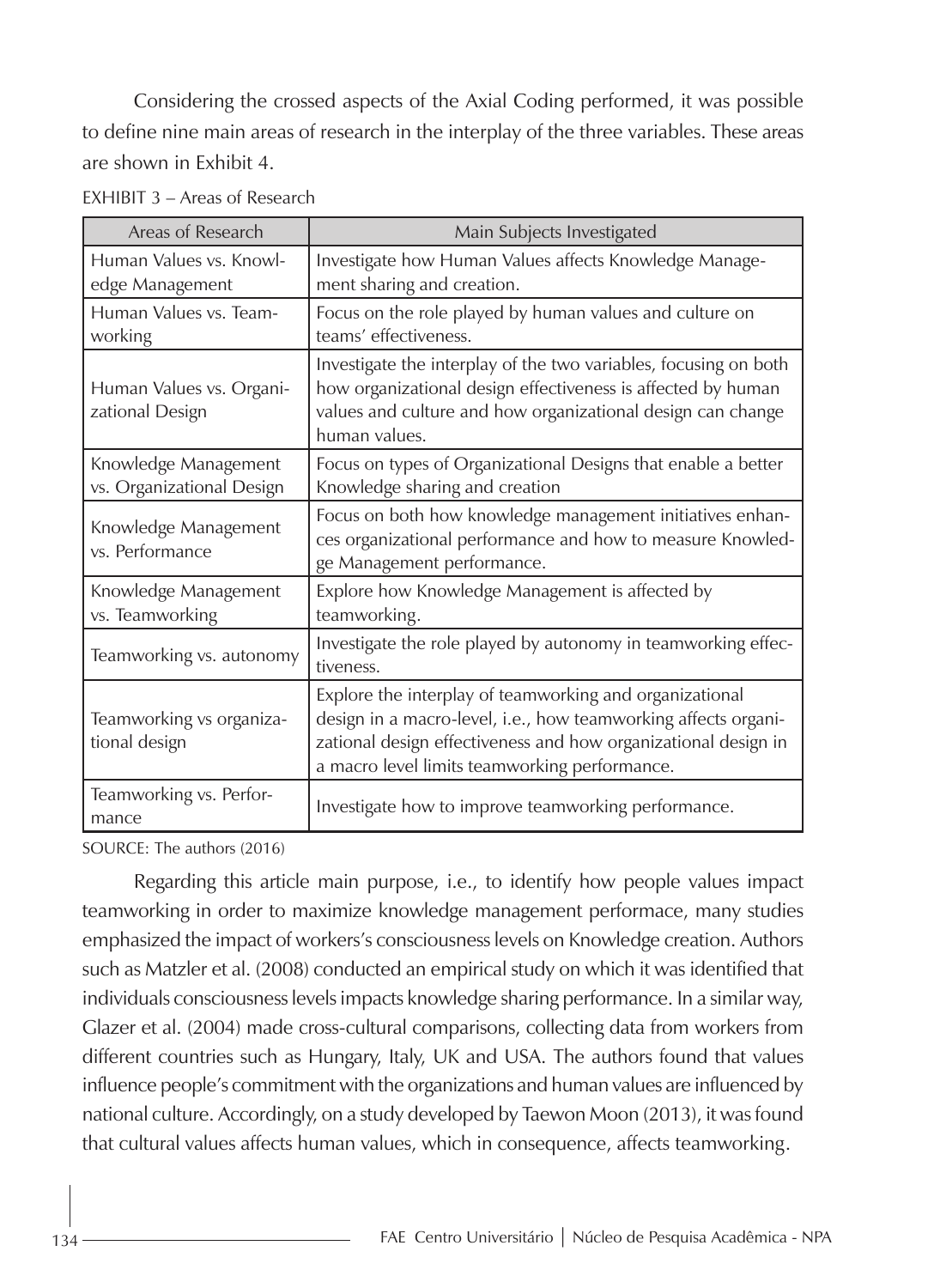Pais (2010), in a study of self-managed teams, described an increase of commitment and productivity when people experienced autonomy. On the other hand, Devaro (2008) found that there is no statistically significant difference between the predicted gains from autonomous against non-autonomous teams. The opposition between these two findings is an indication that there is something in-between autonomy and team effectiveness, i.e., there might be a modulator of these two variables, inhibiting a direct causal relationship between teams' autonomy and teams' performance.

Intrinsic and extrinsic motivation influences workers' intention to share knowledge, but also, results and job oriented cultures have positive impacts on employee's intention in the knowledge management process. Some studies showed the importance of a trust environment in order for workers to want to share their knowledge and their own experiences with their teams. A strong positive relationship was found between trust and knowledge sharing for all types of teams, but the relationship was stronger when task interdependence was low, supporting the position that trust is more critical than autonomy as a driver of knowledge sharing and creation (STAPLES; WEBSTER, 2008).

Worker's lack of consciousness may negatively affect the intention to share knowledge, consequently guiding to a weak decision-making and communication in organizations. Also, it limits the organization in some aspects like the ability to refuse external risks, implement innovation and managing risks (ISRAILIDIS et. al, 2015). This result implies that more complex levels of consciousness and values are needed to cope with the volatility, uncertainty, complexity and ambiguity increasing, typical of the new industrial environment.

Finally, it wasn't possible to identify a study aimed in the analyse of the impact of team member values on different teams' designs effectiveness in terms of knowledge sharing and creation, what represents an important literature gap to be explored in subsequent researches.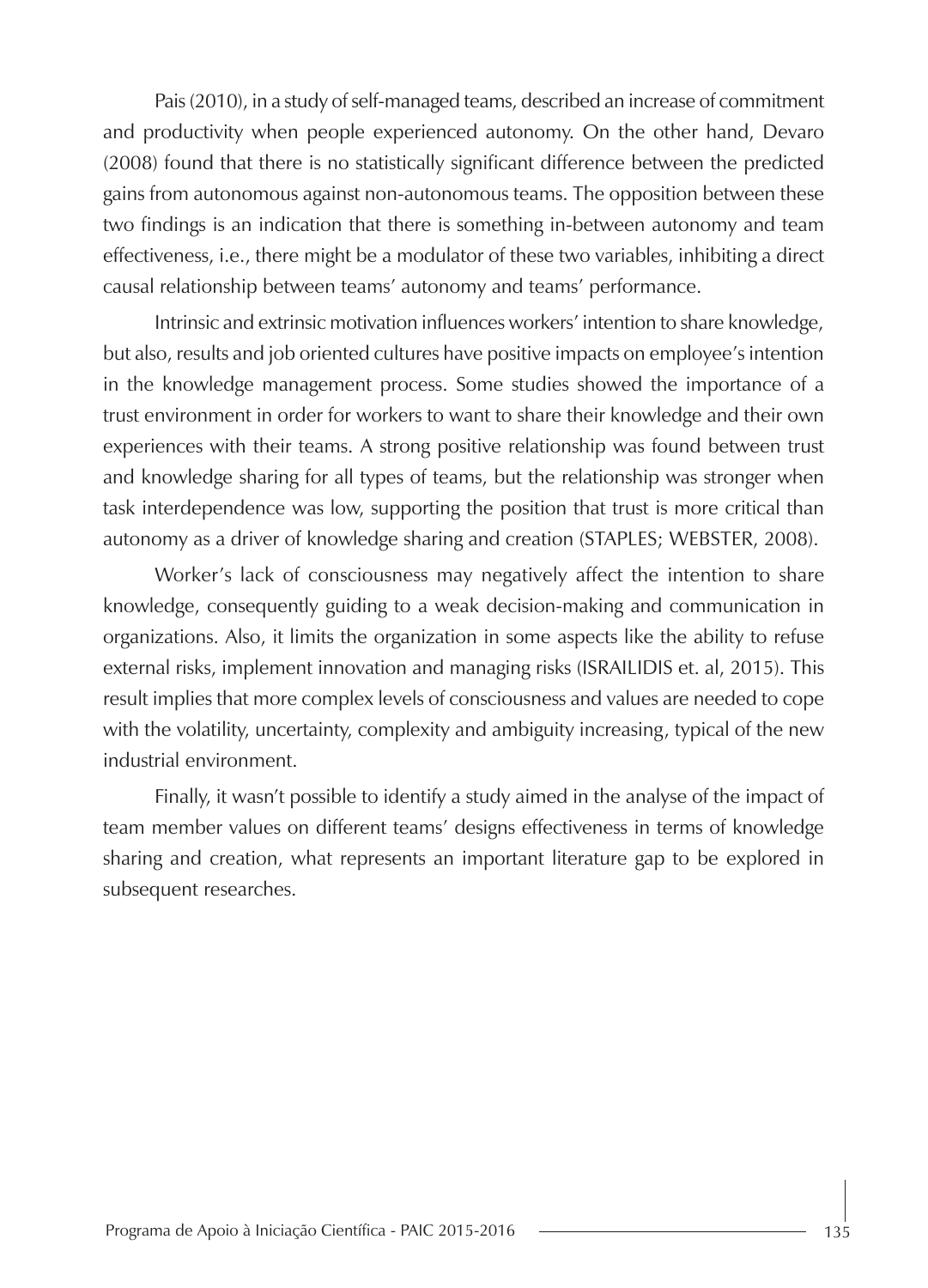#### **CONCLUSION**

It was possible to identify in the literature many works emphasizing how human values affect teams and their performance. The same was found regarding the interplay of human values and knowledge management. Furthermore, the impacts knowledge sharing and management have on organizational performance is the focus of many of the identified papers. Finally, it was also possible to find many works on the interplay of organizational and teams design, knowledge management and sharing. Nevertheless, there was no paper focusing on how human values impact on teamworking design and management in order to maximize knowledge management on the industrial shop floor. Despite the fact that nine different categories of studies were identified, most of them were focused on the interplay of only two of the three variables that were the focus of this research. This finding alone represents the accomplishment of one of research's main objectives, i. e., identifying a gap in the literature.

Furthermore, the study provided many insights into the terms most used for its three main variables. For example, it was realized that the term "self-managed teams" refers to all types of teamwork without a formal supervision defined by the management level.

For future work, it is suggested that the categories defined in this study can help organize other knowledge management, teamworking and workers values studies. Furthermore and most of all, it is suggested that the interplay of team members' values and teamwork design and their impact on knowledge management performance on the shop floor constitutes a new field of study in the area.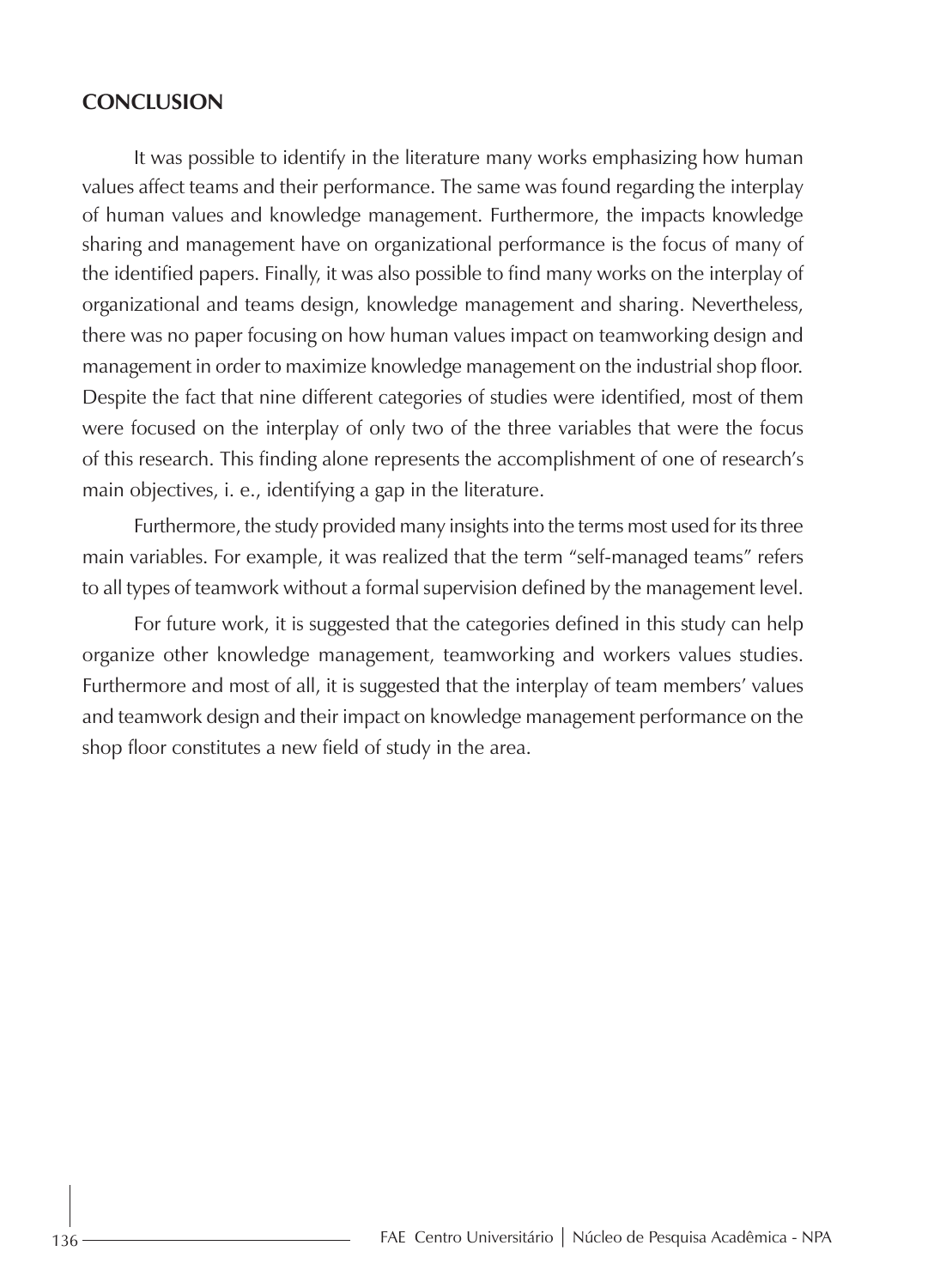## **REFERENCES**

ALAVI, M.; LEIDNER, D. E. Review: Knowledge management and knowledge management systems: conceptual foundations and research issues. **MIS Quarterly**, Minneapolis, v. 25, n. 1, p. 107-136, Mar. 2001.

APPELBAUM, E.; BATT, R. **The new American workplace**: transforming work systems in the United States. Ithaca: Cornell University Press, 1993.

ARGOTE, L.; MCEVILY, B.; REAGANS, R. Managing knowledge in organizations: an integrative framework and review of emerging themes. **Management Science**, Providence, v. 49, n. 4, p. 571-582, Apr. 2003.

BARTOL, K. M.; SRIVASTAVA, A. Encouraging knowledge sharing: the role of organizational reward systems. **Journal of Leadership & Organizational Studies**, v. 9, n. 1, p. 64-76, 2002.

BECK, D. E.; COWAN, C. **Spiral dynamics**: mastering values, leadership and change. Somerset: Wiley, 2014.

BENNET, A.; BENNET, D.; LEE, S. L. Exploring the military contribution to KBD through leadership and values. **Journal of Knowledge Management**, v. 14, n. 2, p. 314-330, 2010.

BORDIA, P.; IRMER, B. E.; ABUSAH, D. Differences in sharing knowledge interpersonally and via databases: the role of evaluation apprehension and perceived benefits. **European journal of work and organizational psychology**, v. 15, n. 3, p. 262-280, 2006.

CHO, J. Y.; LEE, E-H. Reducing confusion about grounded theory and qualitative content analysis: similarities and differences. **The Qualitative Report**, v. 19, n. 64, p. 1-20, 2014.

COHEN, S. G.; BAILEY, D. E. What makes teams work: group effectiveness research from the shop floor to the executive suite. **Journal of Management**, Stillwater, v. 23, n. 3, p. 239-290, 1997.

COOK, D. J.; MULROW, C. D.; HAYNES, R. B. Systematic reviews: synthesis of best evidence for clinical decisions. **Annals of Internal Medicine**, Philadelfia, v. 126, p. 376-380, Mar. 1997.

COWAN, C. C.; TODOROVIC, N. Spiral dynamics: the layers of human values in strategy. **Strategy & Leadership**, v. 28, n. 1, p. 4-12, 2000.

CORDEIRO, J. V. B. M.; PELEGRINO, A. N.; MULLER, A. V. Proposta e aplicação de um modelo de análise para a gestão do conhecimento em programas de produção enxuta. In: ENCONTRO NACIONAL DE ENGENHARIA DA PRODUÇÃO, 32., 2012, Bento Gonçalves. **Anais...** Bento Gonçalves: ABEPRO, 2012.

DANFORD, A. Teamworking and labour regulation in the autocomponents industry. **Work, Employment & Society**, v. 12, n. 3, p. 409-431, 1998.

DANKBAAR, B. Lean production: denial, confirmation or extension of sociotechnical systems design? **Human Relations**, New York, v. 50, n. 5, p. 567-583, 1997.

DAVENPORT, T. H.; PRUSAK, L. **Working knowledge**: how organizations manage what they know. Boston: Harvard Business Press, 1998.

DEVARO, J. The effects of self-managed and closely managed teams on labor productivity and product quality: an empirical analysis of a cross-section of establishments. **Industrial Relations**: a journal of economy and society, Berkeley, v. 47, n. 4, p. 659-697, 2008.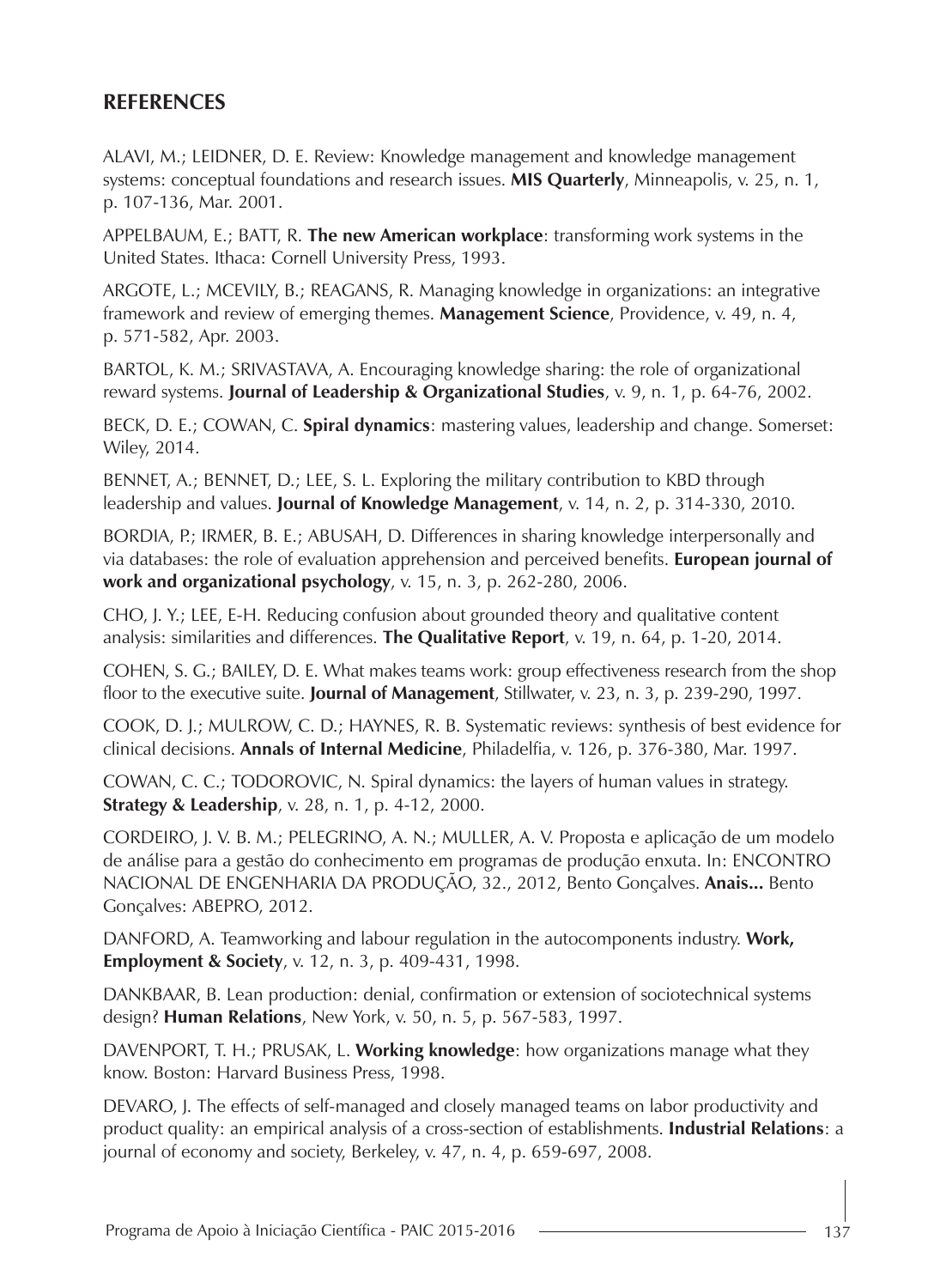DROHOMERETSKI, E. et al. The application of sustainable practices and performance measures in the automotive industry: a systematicliterature review. **Engineering Management Journal**, London, v. 27, n. 1, p. 32-44, 2015.

DWECK, C. S.; LEGGETT, E. L. A social-cognitive approach to motivation and personality. **Psychological Review**, Washington, v. 95, n. 2, p. 256-273, 2000.

GLAZER, S.; DANIEL, S. C.; SHORT, K. M. A study of the relationship between organizational commitment and human values in four countries. **Human Relations**, New York, v. 57, n. 3, p. 323-345, 2004.

HALLGREN, E. W. **Employee driven innovation**: a case of implementing high-involvement innovation. 2008. 169f. Dissertation (PhD) – Department of Management Engineering, Technical University of Denmark, Lyngby, 2008. Disponível em: <http://orbit.dtu.dk/fedora/objects/ orbit:82432/datastreams/file\_4955673/content>. Acesso em: 15 ago. 2016.

HINES, A. **Consumer shift**: how changing values are reshaping the consumer landscape. Verlag: No limit publishing group, 2011a.

\_\_\_\_\_\_. Hitting the snooze button on the future: review of the biggest wake up call in history. **Foresight**, v. 13, n. 2, 201b.

\_\_\_\_\_\_. Shifting values: hope and concern for "waking up". **On the Horizon**, Bingley, v. 21, n. 3, p. 187-196, 2013.

HUITT, W. Motivation to learn: an overview. **Educational Psychology Interactive**, Valdosta, v. 12, 2001.

\_\_\_\_\_\_. A systems model of human behavior. **Educational Psychology Interactive**, Valdosta, 2003.

INAZAWA, F. K. O papel da cultura organizacional e da aprendizagem para sucesso da gestão do conhecimento. **Perspectivas em Ciência da Informação**, Belo Horizonte, v. 14, n. 3, p. 206-220, 2009.

INGLEHART, R. **Modernization and postmodernization**: cultural, economic, and political change in 43 societies. Princeton: Princeton University Press, 1997.

ISRAILIDIS, J. et al. Individual variables with an impact on knowledge sharing: the critical role of employees' ignorance. **Journal of Knowledge Management**, v. 19, n. 6, p. 1.109-1.123, 2015.

KOHLBERG, L. **The philosophy of moral development**: moral stages and the idea of justice. San Francisco: Harper & Row, 1981. v. 1.

MARX, R. Organização do trabalho na indústria automobilística sueca. **São Paulo em Perspectiva**, v. 8, n. 1, p. 91-97, jan./mar. 1994.

\_\_\_\_\_\_. **Trabalho em grupo e autonomia como instrumentos de competição**. 2. ed. São Paulo: Atlas, 2010.

MATZLER, K. et al. Personality traits and knowledge sharing. **Journal of Economic Psychology**, Amsterdam, v. 29, n. 3, p. 301-313, 2008.

MOON, T. The effects of cultural intelligence on performance in multicultural teams. **Journal of Applied Social Psychology**, Columbia, v. 43, n. 12, p. 2.414-2.425, 2013.

MUNIZ, J., SOUSA, H.; FARIA, A. Conhecimento, trabalho e produção: estudo do ambiente